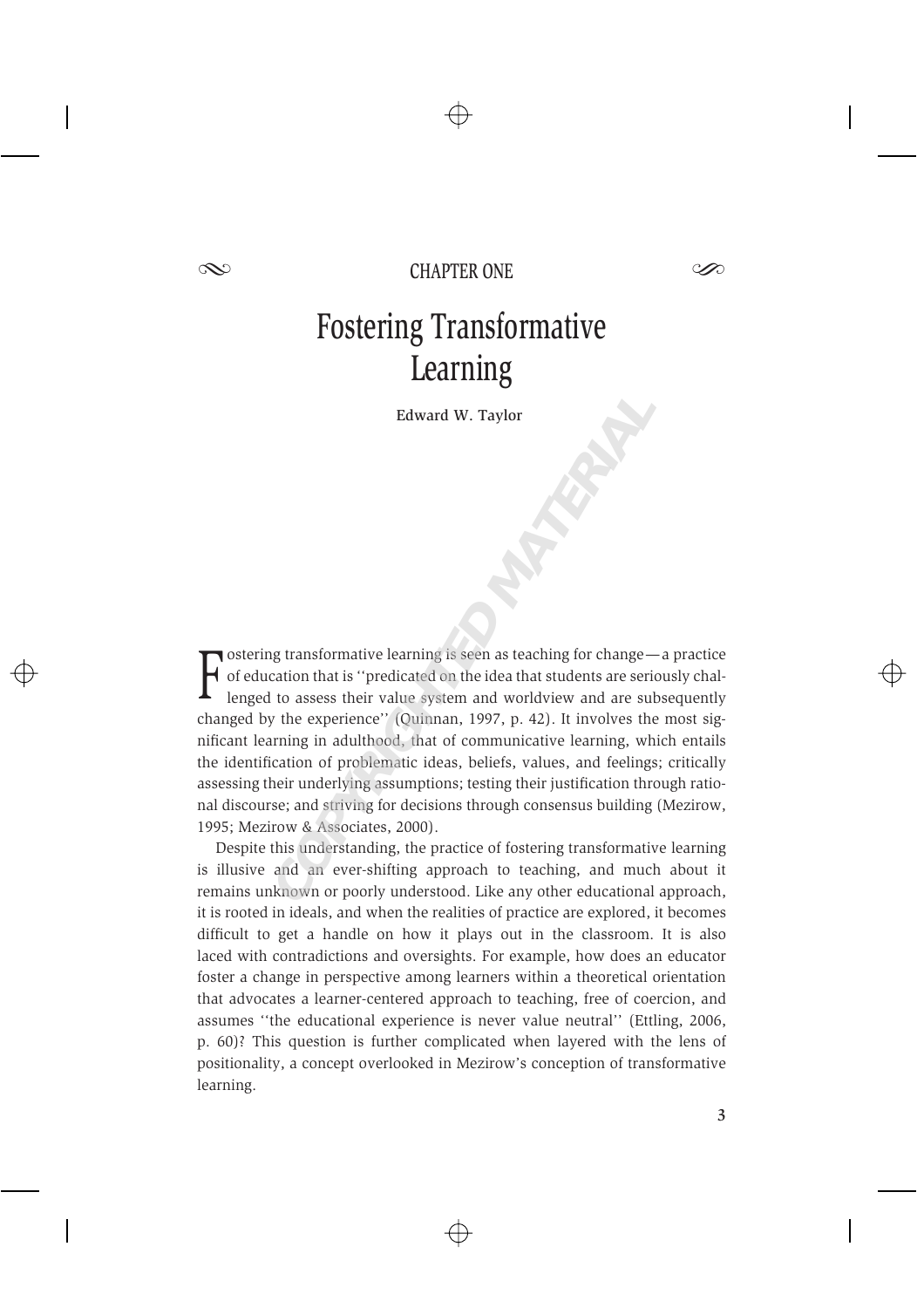Another factor often not discussed or given much consideration is the varied contexts in which educators engage transformative learning and how these contexts shape practice. Although most of the research on incorporating transformative learning practices has taken place in higher education settings, recent research has demonstrated transformative learning in human resources and training, cooperative extension, faculty development programs, and distance education, to mention just a few. Little is known about the unique challenges that emerge in these contexts and how transformative learning is conceptualized in both purpose and practice (Taylor, 2007).

In response to these challenges and unanswered questions, my goal in this chapter is to identify what I see as the core elements of fostering transformative learning that have emerged from the empirical literature. This discussion helps set the stage for the rest of the book, providing a backdrop to what is known about fostering transformative learning as readers reflect on the various settings and practices illustrated in each chapter.

## **CORE ELEMENTS**

Core elements are the essential components that frame a transformative approach to teaching. These elements, based on the literature, seem to be part of most transformative educational experiences. Originally three such elements were identified: individual experience, critical reflection, and dialogue (Taylor, 1998). However, as the study of transformative learning has evolved, other elements have emerged as equally significant: a holistic orientation, awareness of context, and an authentic practice. Moreover, the conceptualizations of some of the original elements have evolved as well. For example, while critical reflection was at one time predominantly seen as a rational approach to learning, research has revealed that it is the affective ways of knowing that prioritize experience and identify for the learner what is personally most significant in the process of reflection.

It is important to note that these elements have an interdependent relationship; they do not stand alone. For example, without individual experience, there is little or nothing to engage in critical reflection. Similarly, developing an authentic practice is significant for fostering trusting relationships between learners and teacher, which often provides the safe environment for learners to engage in critical reflection, ultimately allowing transformative learning to take place.

In addition, it is important to recognize that these elements are not a series of decontextualized teaching techniques or strategies that can be applied arbitrarily without an appreciation for their connection to a larger theoretical framework of transformative learning theory. These elements are rooted in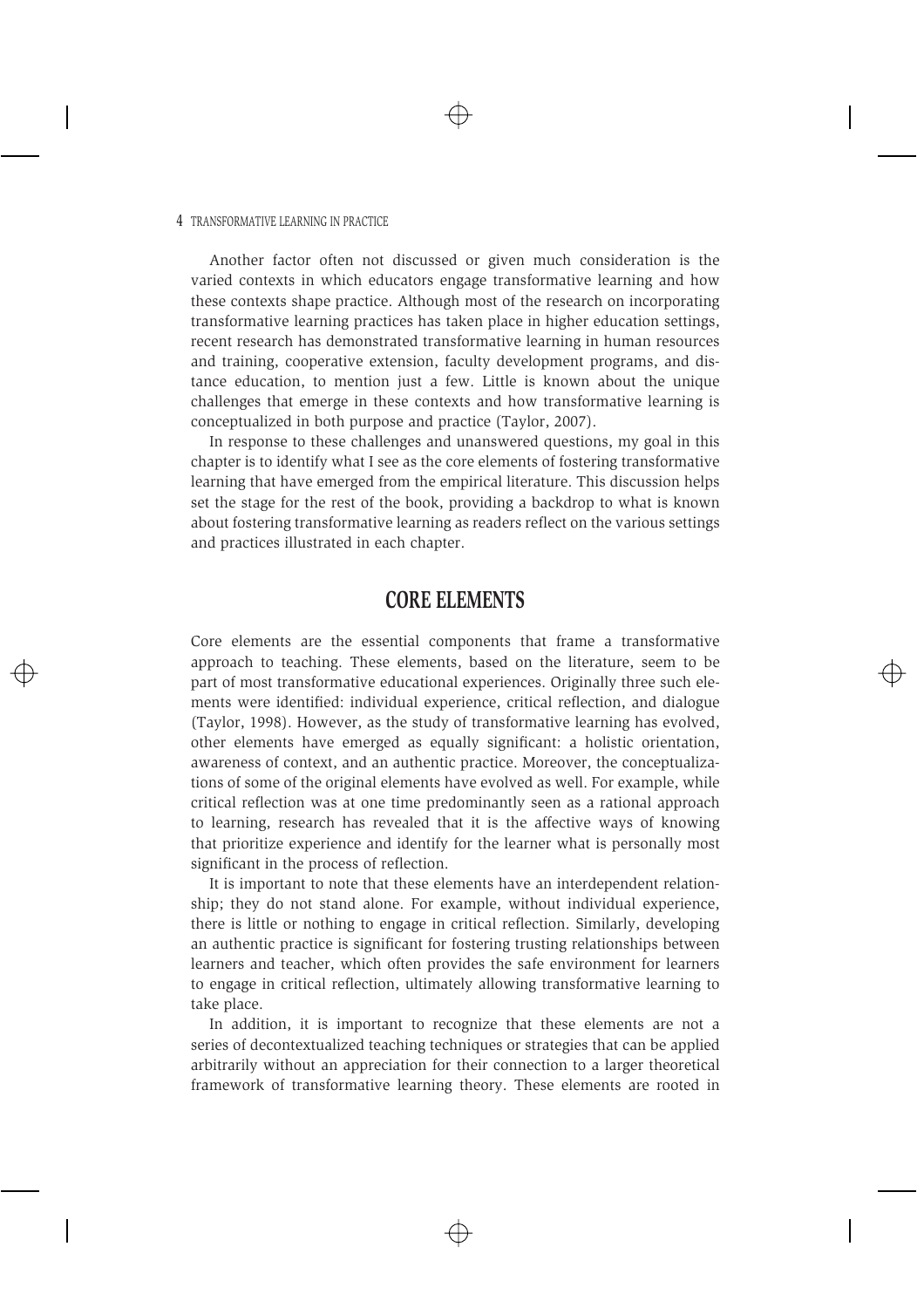deeply held assumptions about the nature of adult learning and purposes of teaching for change. Those assumptions and the nature of that change are part and parcel of an educator's transformative theoretical orientation. It is the reciprocal relationship between the core elements and the theoretical orientation of transformative learning that provides a lens for making meaning and guiding a transformative practice. To engage in the application of these core elements without some awareness of a larger theoretical orientation and its underlying purpose is not transformative learning. It is rudderless teaching, with no clear goal or purpose.

Developing an awareness of a theoretical orientation to transformative learning is therefore important. Further challenging the educator is the existence of multiple theoretical orientations to transformative learning beyond Mezirow's original conception. These orientations tend to fall loosely into two theoretical frameworks (Taylor, 2008). One framework, espoused by Jack Mezirow, Laurent Daloz, John Dirkx, Robert Kegan, and Patricia Cranton, among others, involves a collection of theoretical orientations that emphasize personal transformation and growth, where the unit of analysis is primarily the individual, with little attention given to the role of context and social change in the transformative experience. Core elements in this orientation, such as critical reflection, emphasize self-critique of deeply held assumptions, which leads to greater personal awareness in relationship to others. The second framework of theoretical orientations, espoused, for example, by Paulo Freire, Elizabeth Tisdell, Juanita Johnson-Bailey, and Mary Alfred, sees fostering transformative learning as being as much about social change as personal transformation, where individual and social transformation are inherently linked. Critical reflection in this orientation is more about ideological critique, where learners develop an awareness of power and greater agency (political consciousness) to transform society and their own reality. All that being said, how these elements are interpreted and engaged in the classroom is therefore significantly shaped by the theoretical orientation of the educator (Taylor, 2008).

Finally, it is important to note that this discussion of core elements is an evolving process, and the elements identified are a continual work of progress, particularly as more research comes forth. The identification of these elements emerges from a series of literature reviews of empirical studies on transformative learning completed over the past decade. Each of the elements is discussed in relationship to empirical literature about fostering transformative learning.

### Individual Experience

Individual experience, the primary medium of transformative learning, consists of what each learner brings (prior experiences) and also what he or she experiences within the ''classroom'' itself. It ''constitutes a starting point for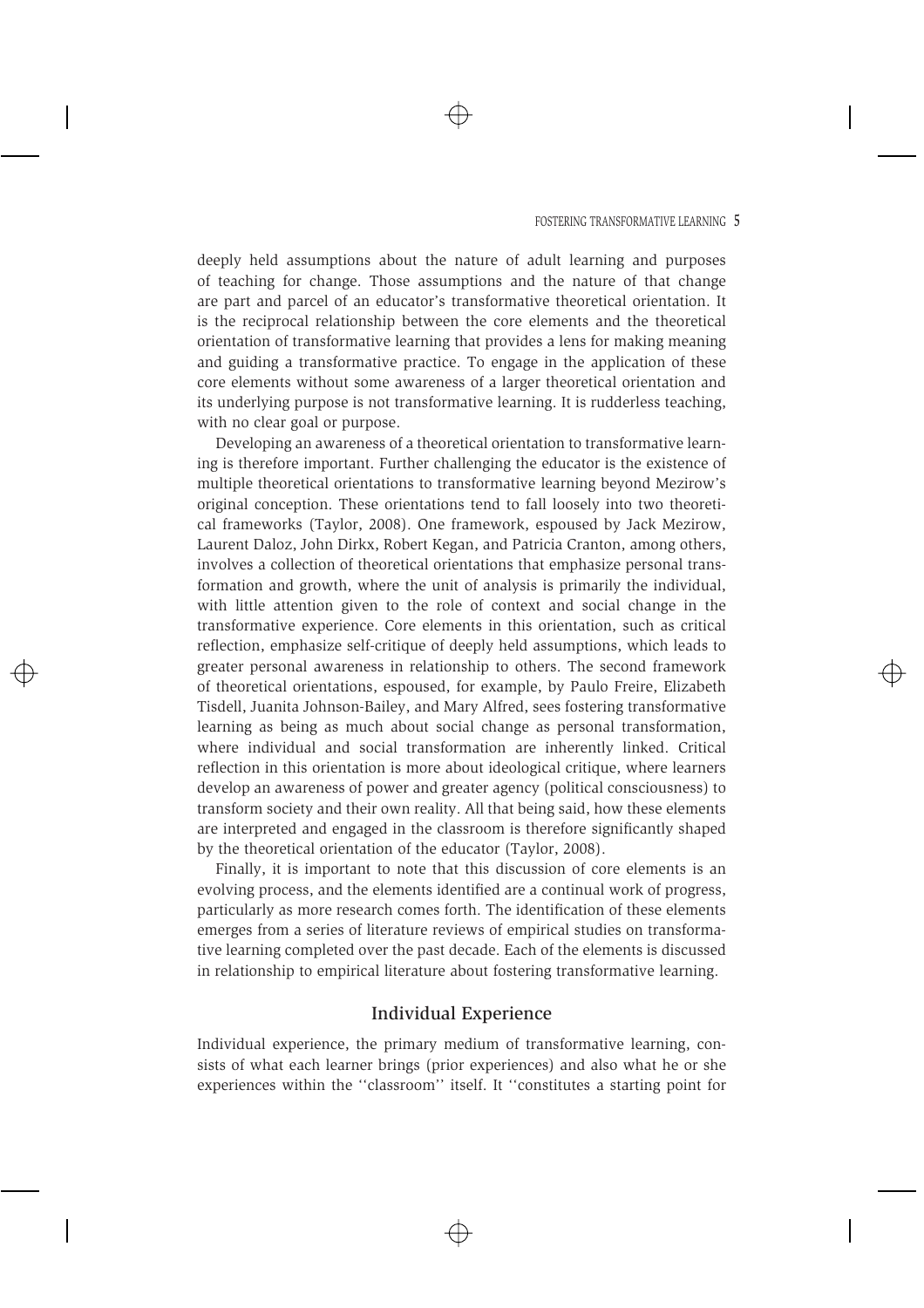discourse leading to critical examination of normative assumptions underpinning the learner's *...*value judgments or normative expectations'' (Mezirow & Associates, 2000, p. 31). Experience is also what educators stimulate and create through classroom activities and learners and teachers reflect on as they learn new ideas about themselves and their world. It is seen as socially constructed, so that it can be deconstructed and acted on through a process of dialogue and self-reflection. Although an understanding of the nature of experience in relationship to transformative learning is limited, research offers some insight into both prior experience and classroom-created experience.

Of significance seems to be the degree of life experience when fostering transformative learning. A greater life experience provides a deeper well from which to draw on and react to as individuals engage in dialogue and reflection. For example, Cragg, Plotnikoff, Hugo, and Casey (2001), in a study exploring transformation of professional values among graduate students enrolled in R.N. and B.S.N. nursing programs in a variety of settings (distance, hybrid, generic), found that ''nurses with more experience are more likely to internalize the new points of view to which their education exposes them'' (p. 6). Furthermore, it is also important to recognize what learners are experiencing in their life as they enter the classroom. It is the nature of the experiences that offer the means for fostering transformative learning. For example, Lange (2004), in a study on revitalizing citizen action, found that students who were participating in a continuing education certificate program were experiencing disillusionment and fragmentation in their lives. Educators saw these experiences as ''pedagogical entry points'' (p. 129) that offered opportunities for engaging a learner's personal dilemma as a potentially transformative experience.

In addition to prior experience, it is also important to consider what kind of individual and group experiences educators attempt to create in the classroom in order to foster transformative learning. Research has revealed that value-laden course content and intense experiential activities offer experiences that can be a catalyst for critical reflection and can provide an opportunity to promote transformative learning. Value-laden course content can both provoke and provide a process for facilitating change. For example, content about AIDS, abortion, wellness, spirituality, death, and dying have been found to encourage learners to reflect on both their personal and professional values, which at times can be in conflict with each other (Taylor, 2000). Also, content found in the medium of text can provide a catalyst for reflection, resulting in not only a greater understanding of the text but also greater personal insight (Kritskaya & Dirkx, 1999). For example, romantic fiction has been used as a means to help women question traditional conceptions of romantic relationships and redefine power located in relationships. Jarvis (2003) found that ''narrative organization and point of view may lead readers to identify with characteristics, whose values and actions are in opposition to their own. Reflection on this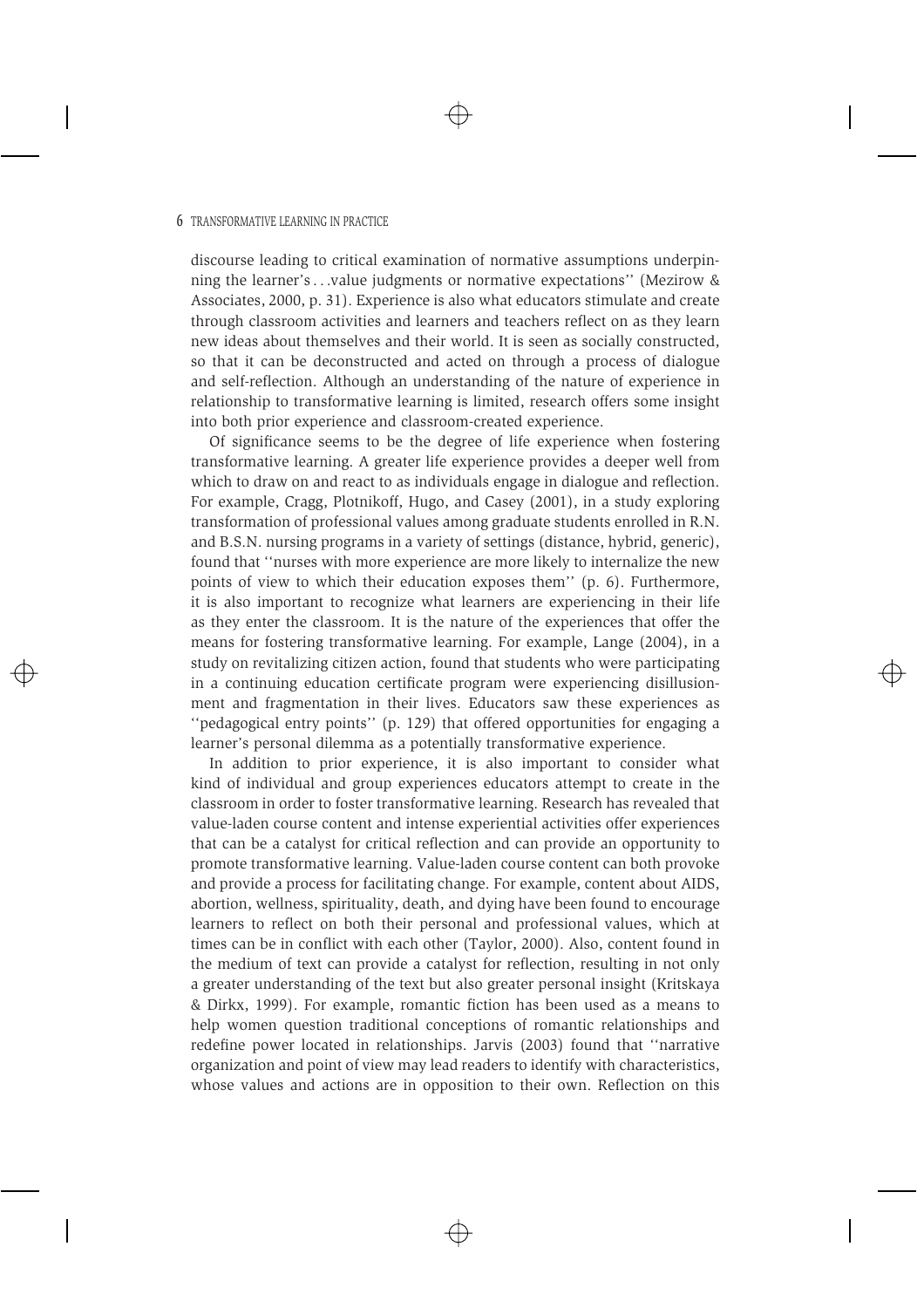identification may challenge existing meaning perspectives at the personal or sociocultural level'' (p. 265).

Along with value-laden course content is the application of intense experiential activities within the classroom. These activities help provoke meaning making among the participants by acting as triggers or disorienting dilemmas, provoking critical reflection, and facilitating transformative learning, allowing learners to experience learning more directly and holistically. For example, in order to develop an awareness of the African American struggles for civil rights among preservice teachers, Herber (1998) developed a series of experiential activities designed to initiate and facilitate the transformative process. One activity included a tour of the National Civil Rights Museum in Memphis, Tennessee, with the objective of documenting the ongoing struggle for equality in a diverse society. She found that the museum tour served as a catalyst for the transformative process for several of the learners. More important, she learned ''that adult learners can confront a difficult and painful social issue, they can become aware of perceptual distortions about race, they can move to a more inclusive permeable perspective through experiential learning, reflection, and discussion in a context that supports the questioning of assumptions'' (p. 158). Similarly, an educational program for medical students on palliative care requires students to spend time with a dying patient and family members ''hearing their stories and exploring issues of importance to them'' (MacLeod, Parkin, Pullon, & Robertson, 2003, p. 58). A consequence of this direct and intense experience is often an emotional one, prompting critical reflection and in this case leading to empathy—both knowing what the patient and family have experienced and a recognition of the emotions generated by that experience.

As these findings suggest, both prior experiences and those created in the classroom through activities, readings, and relationships with other learners provide the gist for critical reflection and classroom dialogue. It is this interdependent relationship between experience and critical reflection that potentially leads to a new perspective.

## Promoting Critical Reflection

The second core element of fostering transformative learning is the promotion of critical reflection among learners. Critical reflection, a distinguishing characteristic of adult learning, refers to questioning the integrity of deeply held assumptions and beliefs based on prior experience. It is often prompted in response to an awareness of conflicting thoughts, feelings, and actions and at times can lead to a perspective transformation (Mezirow, 2000). There are three forms of reflection in the transformation of meaning perspectives: content (reflecting on what we perceive, think, feel, and act), process (reflecting on how we perform the functions of perceiving), and premise (an awareness of why we perceive). Premise reflection, the least common of the three and the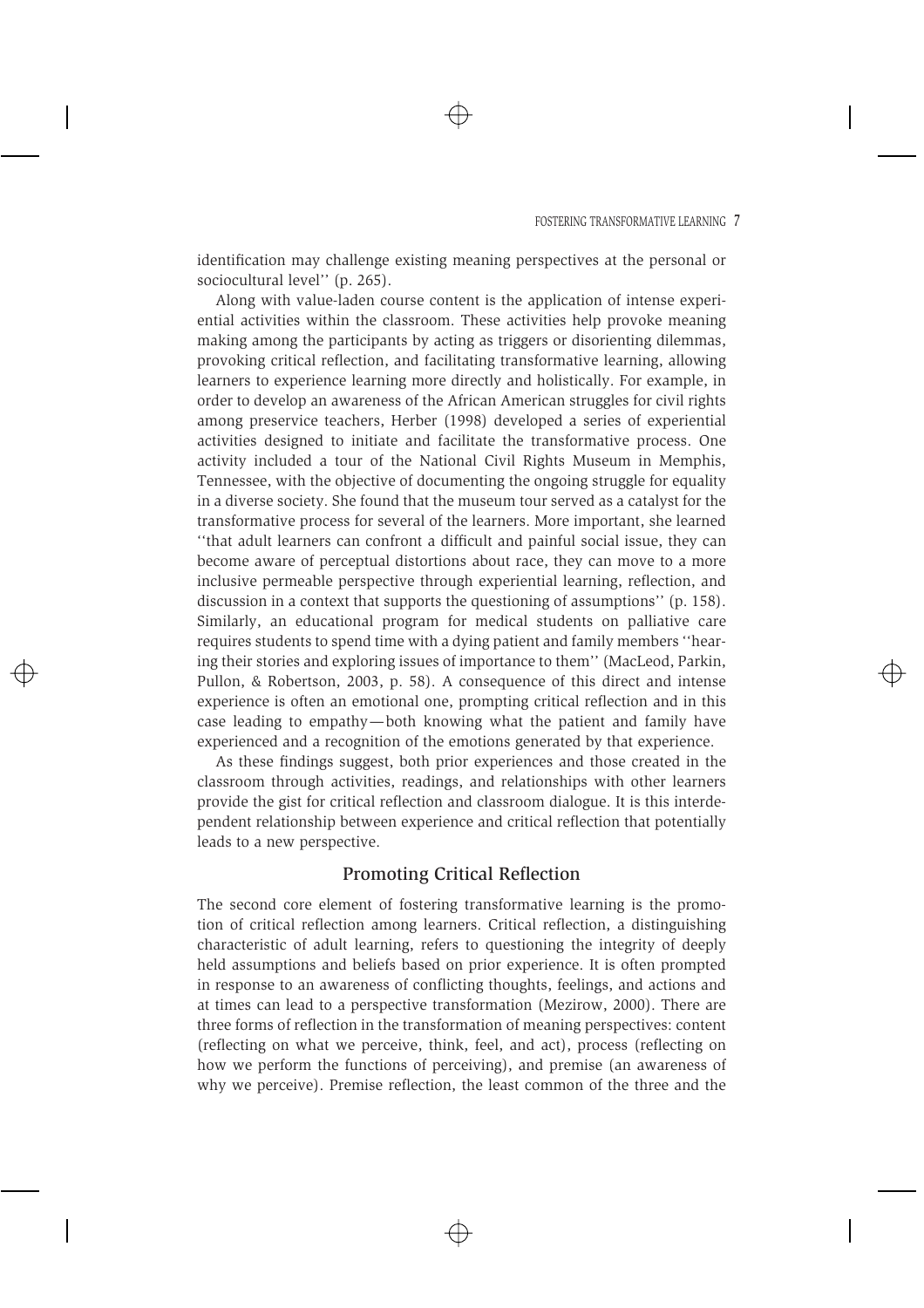basis for critical reflection, refers to examining the presuppositions underlying our knowledge of the world. Recently premise reflection has been purported as a form of reflection that needs to be engaged sooner and more often, particularly among those who have greater experience (Kreber, 2004).

Learning to be critically reflective is seen by some to rest on ''mature cognitive development'' (Merriam, 2004, p. 65). For example, in a longitudinal study, Liimatainen, Poskiparta, Karhila, and Sjögren (2001) explored the development of reflective learning and found differences among nursing students in reaching critical consciousness during their education program. Some students evolved to become ''critical reflectors,'' where their ''schemas indicated communicative and transformative learning and features of an empowerment approach to health promotion'' (p. 656). Other students, both nonreflectors and reflectors, demonstrated less development during their time in the program and stayed at a level of reflection indicative of schemata that emphasized technical rationality.

In another example, Kreber (2004) looked at the levels of reflection using categories developed by Mezirow, such as content, process, and premise, in relationship to three domains of teaching knowledge: instructional (design and processes), pedagogical (student learning), and curricular (goals and purposes of courses). She found that premise reflection was the least common among participants of any of domains of teaching knowledge, although more experienced staff found knowing through process and premise reflection within certain forms of knowledge (for example, pedagogical and instructional) more relevant than their younger counterparts did. She concluded that when learning about teaching, teachers need to begin with premise reflection in ''order to be more meaningful'' (p. 41), that is, more concerned with why they teach than with how or what to teach.

To assist educators in recognizing the development of critical reflection among learners, there are indicators that assess levels of reflection (Boyer, Maher, & Kirkman, 2006; Kreber, 2004; Liimatainen et al., 2001). Such indicators as levels, a repertory grid, and coding schemas lend a hand in categorizing reflection, offer examples for learners, and demonstrate how previous research has often been too arbitrary in identifying critical reflection. For example, one coding schema identified eight levels of reflection, from thoughtful action without reflection (level 0) to theoretical reflectivity (level 7), which is an ''awareness that routine or taken-for-granted practice may not be the complete answer, obvious learning from experience or change [in] perspective'' (Liimatainen et al., p. 654).

In addition to recognizing the development of critical reflection, recent research has identified instructional aids that assist in its maturation, such as writing both online and in reflective journals (Boyer, Maher, & Kirkman, 2006; Chimera, 2006; Kitchenham, 2006; Ziegler, Paulus, & Woodside, 2006).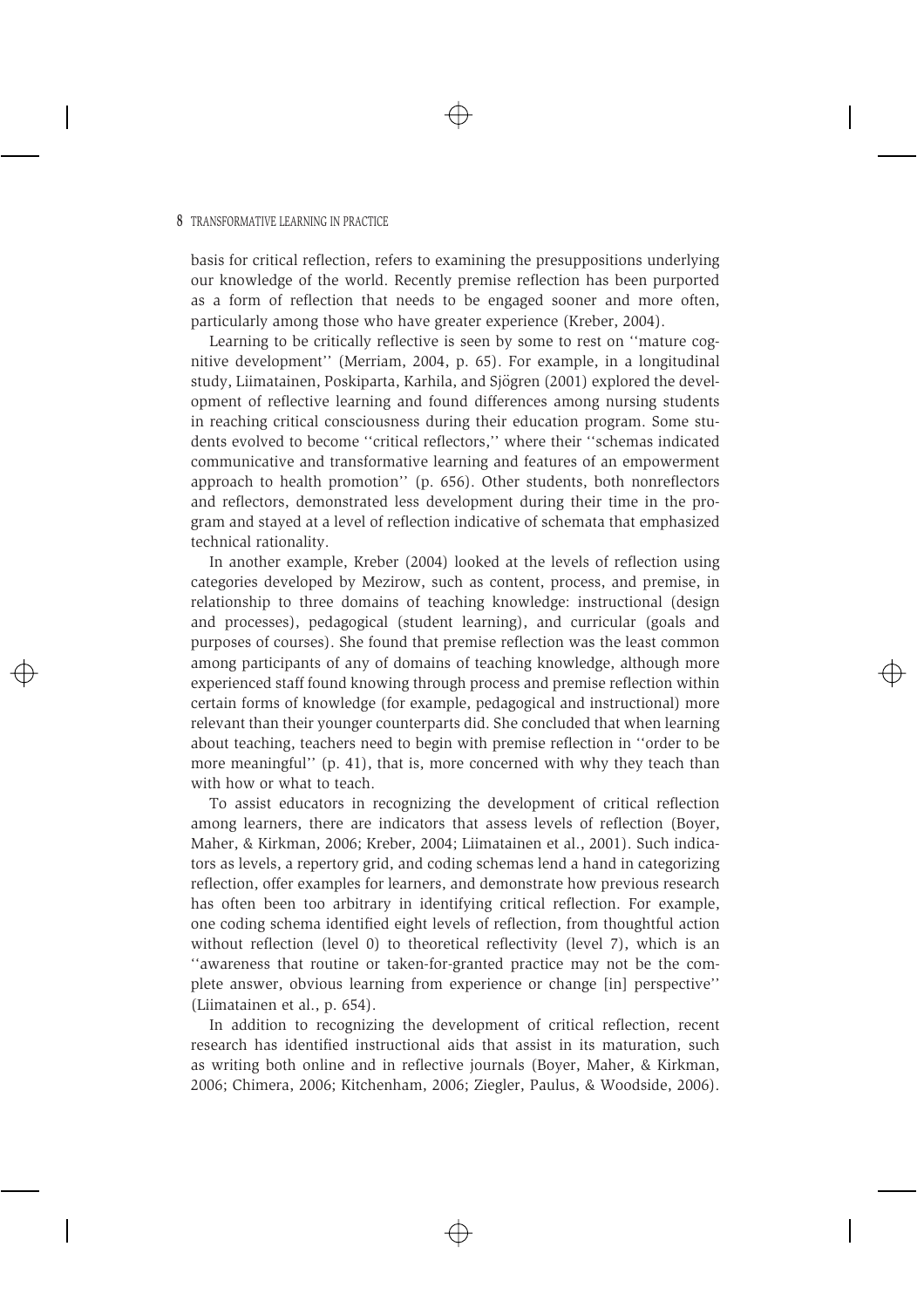The written format potentially strengthens the reflective experience by creating artifacts of ideas of the mind. It requires learners to externalize their reflective experience, taking the ''discussion away from the merely affective and/or psychological domains and forces a kind of reconciliation with the material-inherently perspective altering, socio-communicative activity'' (Burke, 2006, p. 85). Writing helps address a limitation of making sense of reflection, that which challenges learners to both recall from memory and verbally articulate reflective moments during their teaching practice, particularly about a phenomenon (teaching) that often operates at a tacit level. Writing provides a means for both reflecting and recording previous thoughts that can be shared with others and returned to and reflected on when most relevant.

## Dialogue

Building on the importance of critical reflection is the engagement in dialogue with the self and others. Dialogue is the essential medium through which transformation is promoted and developed. However, in contrast to everyday discussions, it is used most often in transformative learning ''when we have reason to question the comprehensibility, truth, appropriateness (in relation to norms), or authenticity (in relation to feelings) of what is being asserted or to question the credibility of the person making the statement'' (Mezirow, 1991, p. 77).

It is within the arena of dialogue that experience and critical reflection play out. Dialogue becomes the medium for critical reflection to be put into action, where experience is reflected on, assumptions and beliefs are questioned, and habits of mind are ultimately transformed. The dialogue is not so much analytical, point-counterpoint dialogue, but dialogue emphasizing relational and trustful communication, often at times ''highly personal and self-disclosing'' (Carter, 2002, p. 82). Again, the emphasis (personal or social transformation) is framed by educators' theoretical orientation to transformative learning. Although research is limited in this area concerning transformative learning, social interaction and dialogue have been found to lead to consensual validation (valid by the process of discussing it) among learners. This validation helps learners who, for example, were diagnosed HIV-positive and realized ''they were not alone on this transformational journey'' (Baumgartner, 2002, pp. 56–57).

Ideal conditions for participants to engage in reflective dialogue include the importance of providing ''the most accurate and complete information''; ensuring ''freedom from coercion and distorting self-deception; encouraging an openness to alternative points of view''; demonstrating ''empathy and concern about how others think and feel; developing an ability to weigh evidence and assess arguments objectively''; developing ''greater awareness of the context of ideas and more critically reflective [sic] of assumptions''; ensuring ''an equal opportunity to participate in various roles of the discourse''; and ''encouraging a willingness to seek understanding and agreement to accept a resulting best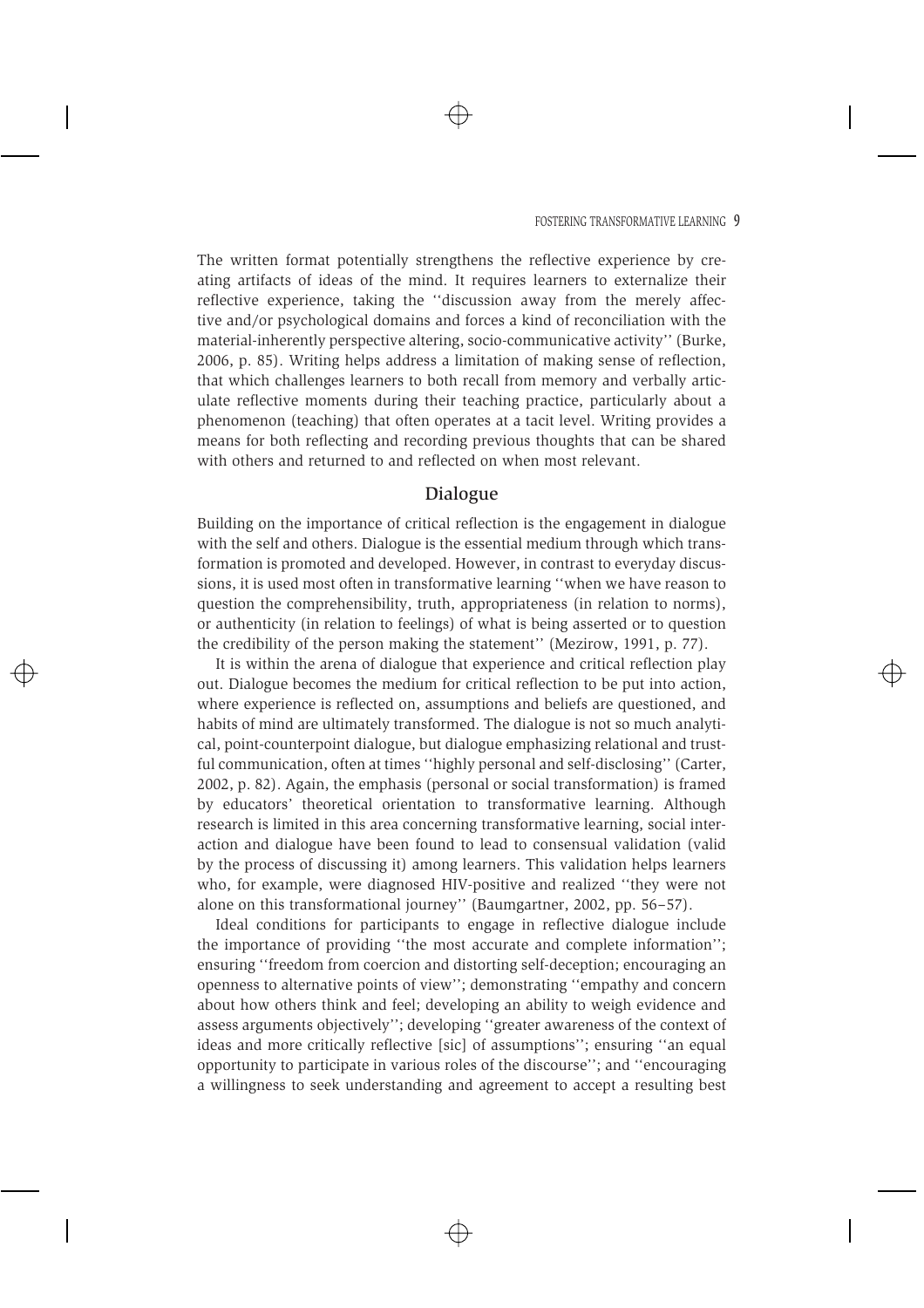judgment as a test of validity until new perspectives, evidence, or arguments are encountered and validated through discourse as yielding a better judgment'' (Mezirow & Associates, 2000, pp. 13–14).

In addition, it is important not only to create positive conditions for productive dialogue, but also to pay mind to the nature of the dialogue—what the participants are actually discussing. Research has revealed that dialogue helps identify the learner's ''edge of meaning,'' a transitional zone, of knowing and meaning making. ''It is this liminal space that we can come to terms with the limitations of our knowing and thus begin to stretch those limits'' (Berger, 2004, p. 338). This edge of meaning was revealed in dialogue among graduate students in a master's in education program who at times had difficulty articulating ideas and coherent thoughts when discussing ontological issues about their personal lives—the way they make sense of their world. Also, the emotions of the students varied widely, from frightened and uncomfortable feelings to excitement and joy.

This study and others remind educators that engaging in dialogue is much more than having an analytical conversation; it involves an acute awareness of learners' attitudes, feelings, personalities, and preferences over time, and as signs of change and instability begin to emerge, educators can respond accordingly. It also means developing a sense of trust in the process of dialogue with others, creating a setting that helps learners live with some discomfort while on the edge of knowing, in the process of gaining new insights and understandings. A less analytical perspective of dialogue requires a more holistic orientation or approach to transformative learning, where the learner and the educator engage in other ways of knowing.

## Holistic Orientation

A third essential component to fostering transformative learning is the emphasis on a holistic orientation to teaching. This orientation encourages the engagement with other ways of knowing—the affective and relational. Past research has demonstrated that often too much emphasis is given to rational discourse and critical reflection in the fostering of transformative learning and not enough recognition of the role of the affective and other ways of knowing (Taylor, 1998). As Brown (2006) concludes, learners rarely change through a rational process (analyze-think-change). Instead they ''are more likely to change in a see-feel-change sequence'' (p. 732). Affective knowing—developing an awareness of feelings and emotions in the reflective process—is inherent in critical reflection. There is an interdependent relationship between the physiological process of cognition and emotion. Emotions are inherently cognitive; they ''anticipate future needs, prepare for actions, and even prepare for thinking certain types of thoughts'' (Parrott &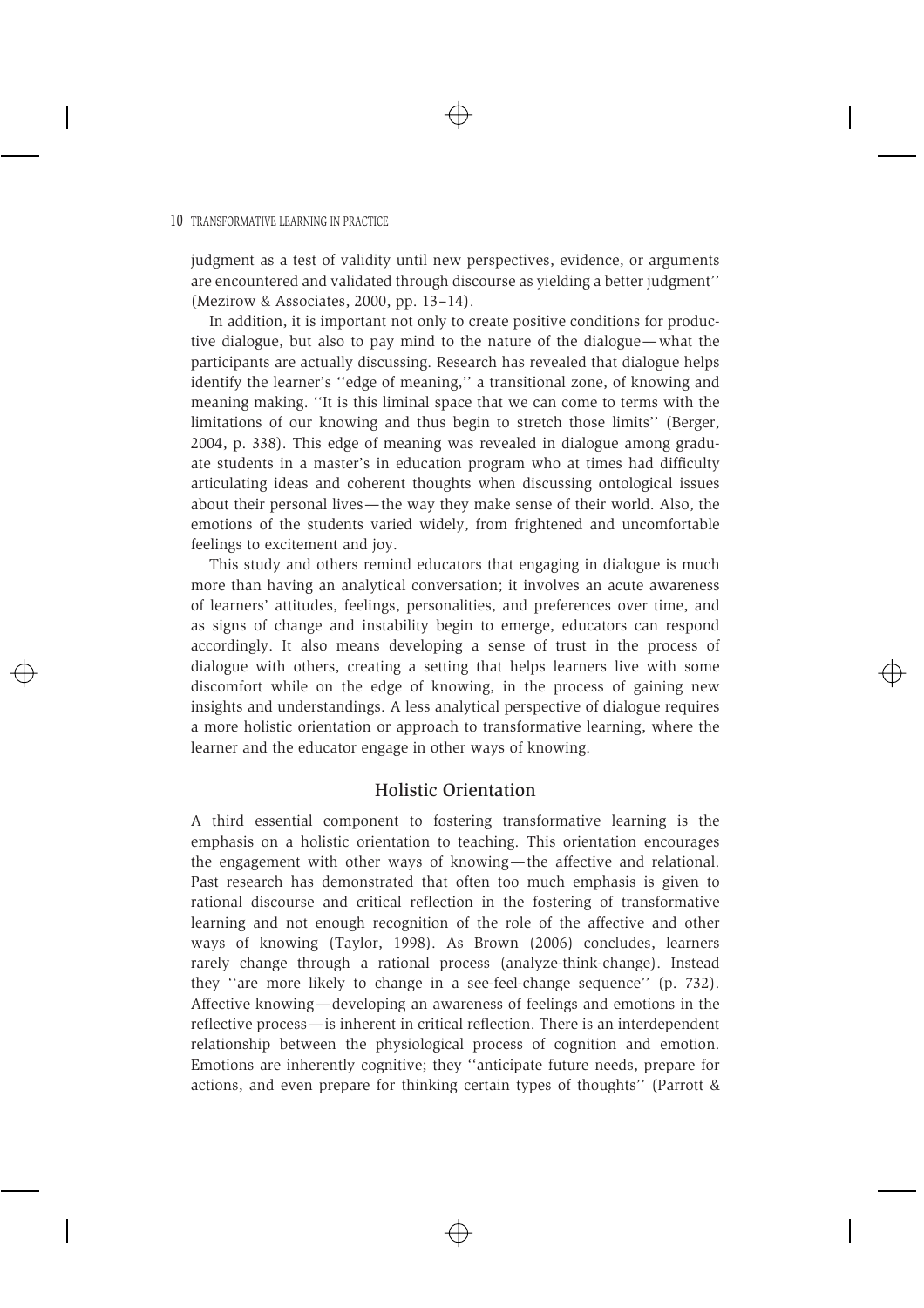Schulkin, 1993, p. 56). They often act as a trigger for the reflective process, prompting the learner to question deeply held assumptions.

Until recently, there had been little guidance provided to educators in how to engage in a holistic approach to transformative learning in the classroom, particularly the affective component. Along with didactic pedagogies, it means including opportunities for learners to experience presentational ways of knowing, such as ''engagement with music, all the plastic arts, dance, movement, and mime, as well as all forms of myth, fable, allegory, and drama'' (Davis-Manigualte, Yorks, & Kasl, 2006, p. 27). Other examples include the use of the arts (Berger, 2004; Hanlin-Rowney et al., 2006; Patteson, 2002), online group meditation (Hanlin-Rowney et al., 2006), and cultural autobiographies (Brown, 2006). Presentational or expressive ways of knowing are ''about inviting 'the whole person' into the classroom environment, we mean the person in fullness of being: as an affective, intuitive, thinking, physical, spiritual self'' (Yorks & Kasl, 2006, p. 46). The affective domain of a holistic approach reveals much about the psycho- and sociocultural dynamics of the individual and the group within the classroom. Engaging emotions in the classroom provides ''an opportunity for establishing a dialogue with those unconscious aspects of ourselves seeking expression through various images, feelings, and behaviors within the learning setting'' (Dirkx, 2006, p. 22). Furthermore, by exploring emotional issues with students, the educator can address the dynamics that contribute to a resistance in learning, as well as potentially initiate a process of individuation—that of ''a deeper understanding, realization, and appreciation of who he or she is'' (p. 18).

To successfully engage expressive ways of knowing in the classroom, educators have to be prepared to work on their own holistic awareness, creating a learning environment conducive to whole person learning (for example, by adopting rituals or creating community) and modeling emphatic connections of learners' experiences through expressive activities, for example, by storytelling and cooperative inquiry. Furthermore, expressive ways of knowing provide the means to evoke experiences for greater exploration, help learners become more aware of their feelings and their relationship to sense making, and help concretize an experience allowing the learner to reexperience the learning experience through expressive representation (Taylor, 2006).

### Awareness of Context

Developing an awareness of context when fostering transformative learning is developing a deeper appreciation and understanding of the personal and sociocultural factors that play an influencing role in the process of transformative learning. These factors include the surroundings of the immediate learning event, the personal and professional situation of the learners at the time (their prior experience), and the background context that is shaping society.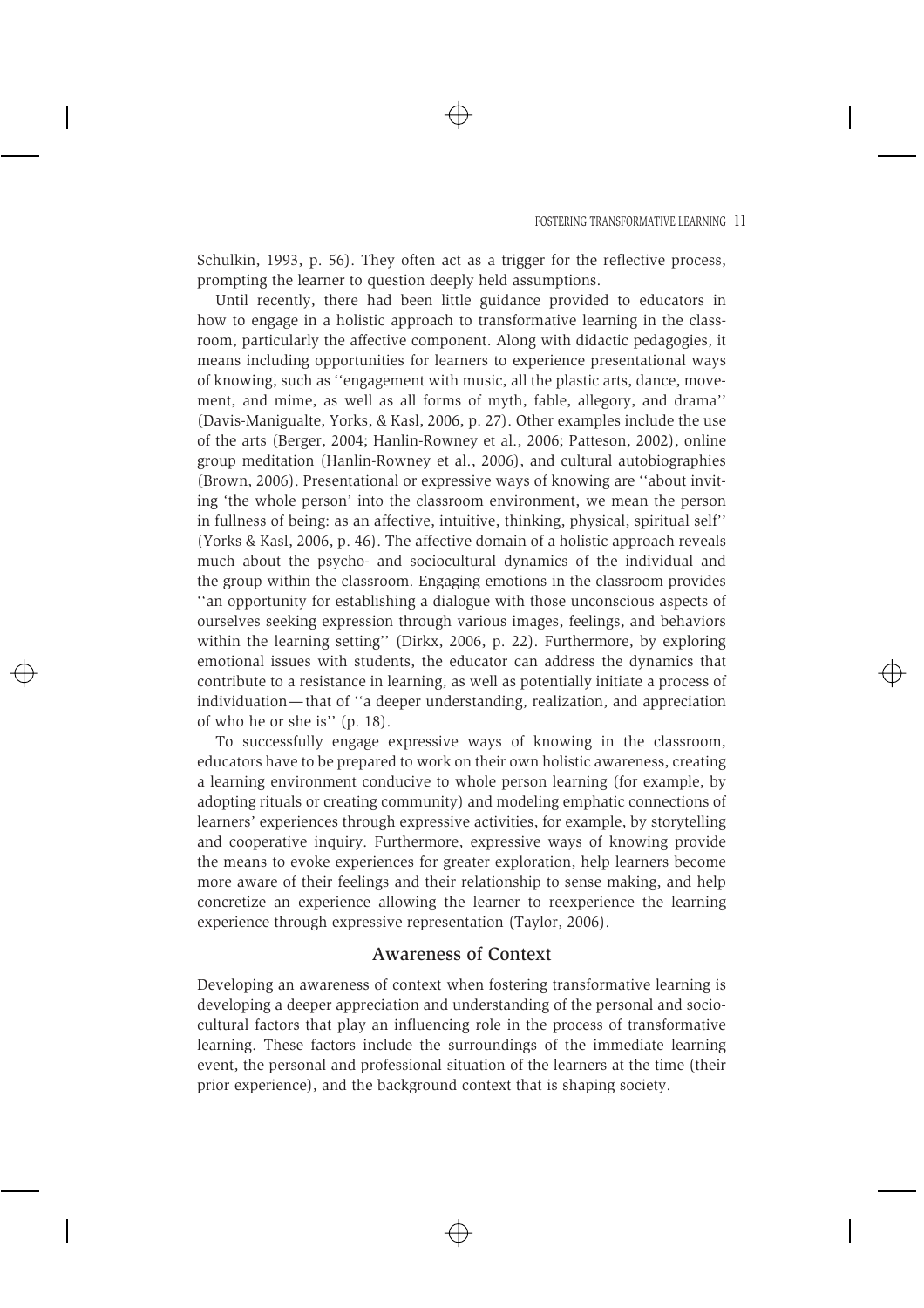As previously discussed, the prior experience of learners potentially has a significant influence on practice. Insight into this experience reveals that some learners may have a greater predisposition for change. Early research demonstrated that participants with recent experiences of critical incidences in their lives seemed more predisposed to change. ''The disturbing events in the participants' lives*...*create a fertile ground for perspective transformation'' (Pierce, 1986, p. 296). The same is true of ''pedagogical entry points'' (Lange, 2004, p. 129) and when learners are in the transitional zone of meaning making (Berger, 2004).

The lack of or resistance to change can also be explained from a contextual perspective, particularly in terms of barriers that are in place or inhibit what is necessary for transformative learning—for example, rules and sanctions imposed on welfare women returning to work in a family empowerment project (Christopher, Dunnagan, Duncan, & Paul, 2001); the downside of cohort experiences where there is often an unequal distribution of group responsibilities and an emphasis on task completion instead of reflective dialogue (Scribner & Donaldson, 2001); rigid role assignments and the need for both the teachers and program developers to be deliberate at times for transformative learning to occur in educational programming (Taylor, 2003); and a culture of resistance to technology (Whitelaw, Sears, & Campbell, 2004). The online setting has its own unique challenges to overcome with fostering transformative learning due to the limitation of the written word. Hanlin-Rowney et al. (2006) found, in a collaborative online inquiry involving a group of graduate students, that overreliance ''on predominantly written communication can be misinterpreted without opportunities for face-to-face interaction'' (p. 330).

Environmentally one of the most significant contextual issues of transformative learning is temporal constraints. Research suggests that fostering transformative learning is time-consuming, particularly when an effort is being made to provide access to all participants' voices as well as coming to consensus around various group decisions. Furthermore, working with rigid time periods poses additional challenges when engaging intense personal experiences that cannot be resolved by the time class is over. These efforts are further compromised with a traditional classroom setting with short class periods. For example, in a collaborative inquiry project, Kaminsky (1997) found ''that inclusiveness in terms of stakeholder membership practically guarantees that groups will have different agendas about what needs to be done, making coming to a consensus an onerous, time-consuming task'' (pp. 274–275). The inquiry project involved an intense group experience of lengthy duration, and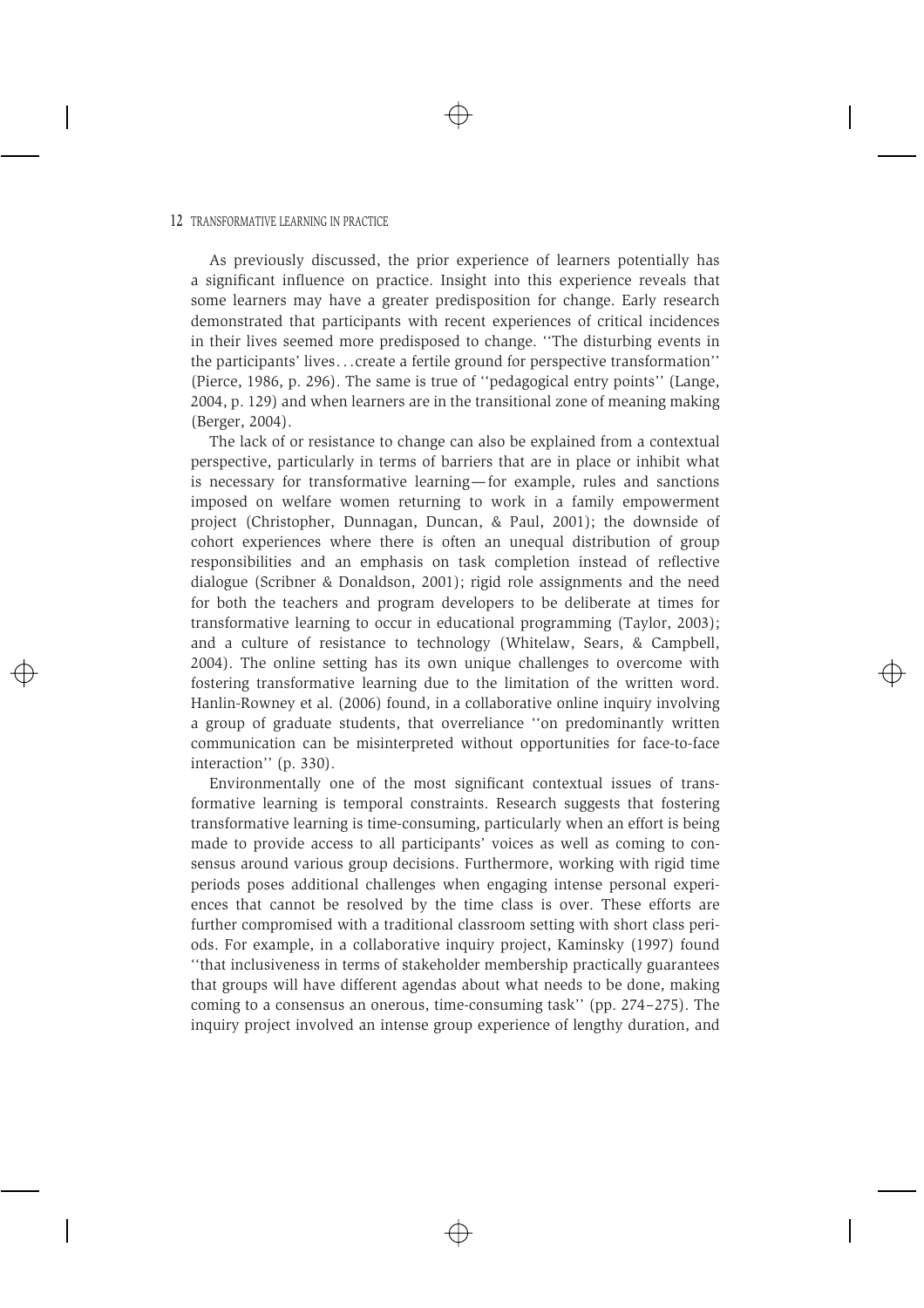even under these conditions, teachers and participants felt constrained by the exigency of time. It seems that the very conditions that foster transformative learning—a democratic process, inclusiveness of agendas, striving for consensus, critical reflection, dialogue—create a high demand for time.

### Authentic Relationships

A sixth element is the importance of establishing authentic relationships with students. ''Fostering transformative learning in the classroom depends to a large extent on establishing meaningful, genuine relationships with students'' (Cranton, 2006, p. 5). Previous research found that establishing positive and productive relationships with others is one of the essential factors in a transformative experience (Taylor, 2007). It is through building trusting relationships that learners develop the confidence to deal with learning on an affective level, where transformation at times can be perceived as threatening and an emotionally charged experience. Recent research begins to offer insight into the complex nature of transformative relationships (Carter, 2002; Eisen, 2001; Lyon, 2001). For example, Carter (2002), who explored learning in work-related developmental relationships involving midcareer women, identified four categories of relationships as significant to their learning at work: utilitarian relationships (acquiring skills and knowledge), love relationships (enhance self-image, friendship), memory relationships (of former or deceased individuals), and imaginative relationships (inner dialogue, meditation). Love, memory, and self-dialogue relationships proved significant to transformative learning, with intimate relationships the most significant.

Authentic relationships also allow individuals to have questioning discussions, share information openly, and achieve greater mutual and consensual understanding. Without the medium of relationships, critical reflection is impotent and hollow, lacking the genuine discourse necessary for thoughtful and in-depth reflection (Taylor, 1998, 2006). Through authentic relationships, teachers and learners establish a foundation for transformative learning. The meaning of authenticity in the context of teaching is revealed in a five-facet model: (1) a strong sense of self-awareness, (2) a deep awareness of the needs and interest of learners and how they may differ from the interest of the educator, (3) fostering the ability (of the educator or student, for example) to be genuine and open with others, (4) developing awareness of how context shapes practice, and (5) engaging in critical reflection and critical self-reflection about practice (Cranton & Carusetta, 2004). In essence, by striving for a more authentic practice, the educator is integrating all the core elements of fostering transformative learning.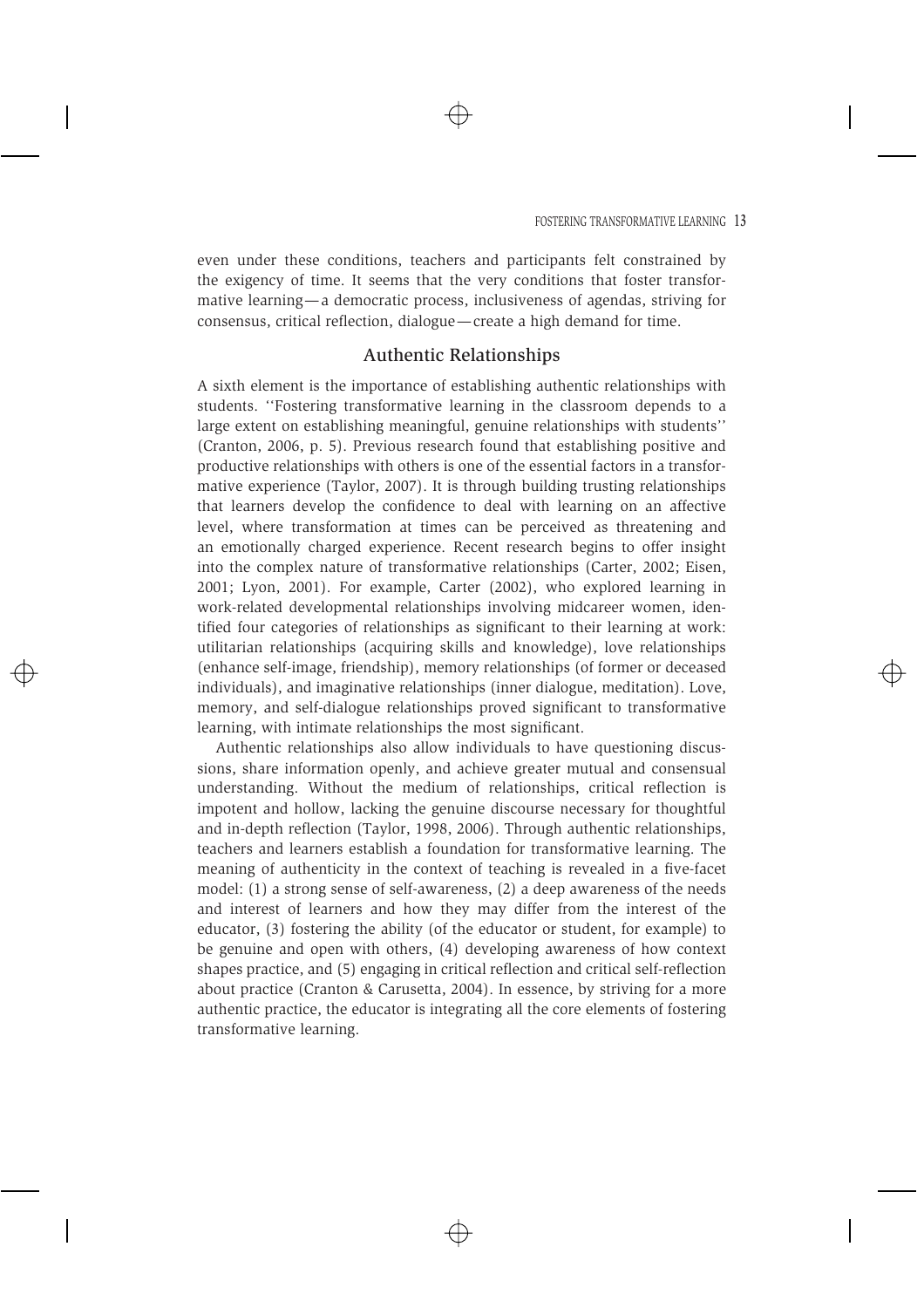# **CONCLUSION**

These core elements seem fairly complete, except for one concept: learnercentered teaching. This is an approach to teaching where the teacher is seen as facilitator who strives to balance power with learners through shared decision making, evaluation, and other learning responsibilities in the classroom (Weimer, 2002). As a construct, it is discussed in the conceptual literature (Cranton, 2006; Mezirow & Associates, 2000) as central to fostering transformative learning; however, it has often been overlooked in the research literature. Although it is apparent that many studies have engaged a learner-centered teaching approach, few, if any, have explored in-depth what it looks like in practice, how it is managed, its related challenges, and the implications it has for fostering transformative learning.

Complicating the idea of learner-centered teaching as a core element is the question of whether it is a method that is simply employed like any other teaching technique or is a construct that acts as an umbrella for a whole collection of methods, including many, if not all, of the core elements discussed in this chapter. This means asking whether fostering transformative learning in general and the core elements more specifically rests on the assumption of a learner-centered approach to teaching. Are learner-centered teaching and fostering transformative learning one and the same? A place to begin exploring these questions resides in the theoretical orientation of transformative learning held by the educator. In other words, how do the various orientations conceptualize the role of the teacher in relationship to the purpose of transformative learning? How is learner-centered teaching conceptualized by the different theoretical orientations? These questions and others need to be resolved before learner-centered teaching can be seen as an essential element in fostering transformative learning. I hope that this brief discussion will challenge readers to begin to study this approach more thoroughly and shed greater light on the relationship of learner-centered teaching to fostering transformative learning.

It is clear that much remains unknown about the practice of fostering transformative learning, and so it should not be practiced naively or without forethought or planning. It often requires intentional action, personal risk, a genuine concern for the learners' betterment, and the ability to draw on a variety of methods and techniques that help create a classroom environment that supports personal growth and, for others, social change (Taylor, 2006). Those who venture into this arena will have to trust their teaching instincts, since there are few clear signposts or guidelines, and develop an appreciation for and awareness of their own assumptions and beliefs about the purpose of fostering transformative learning and the impact on practice. Through this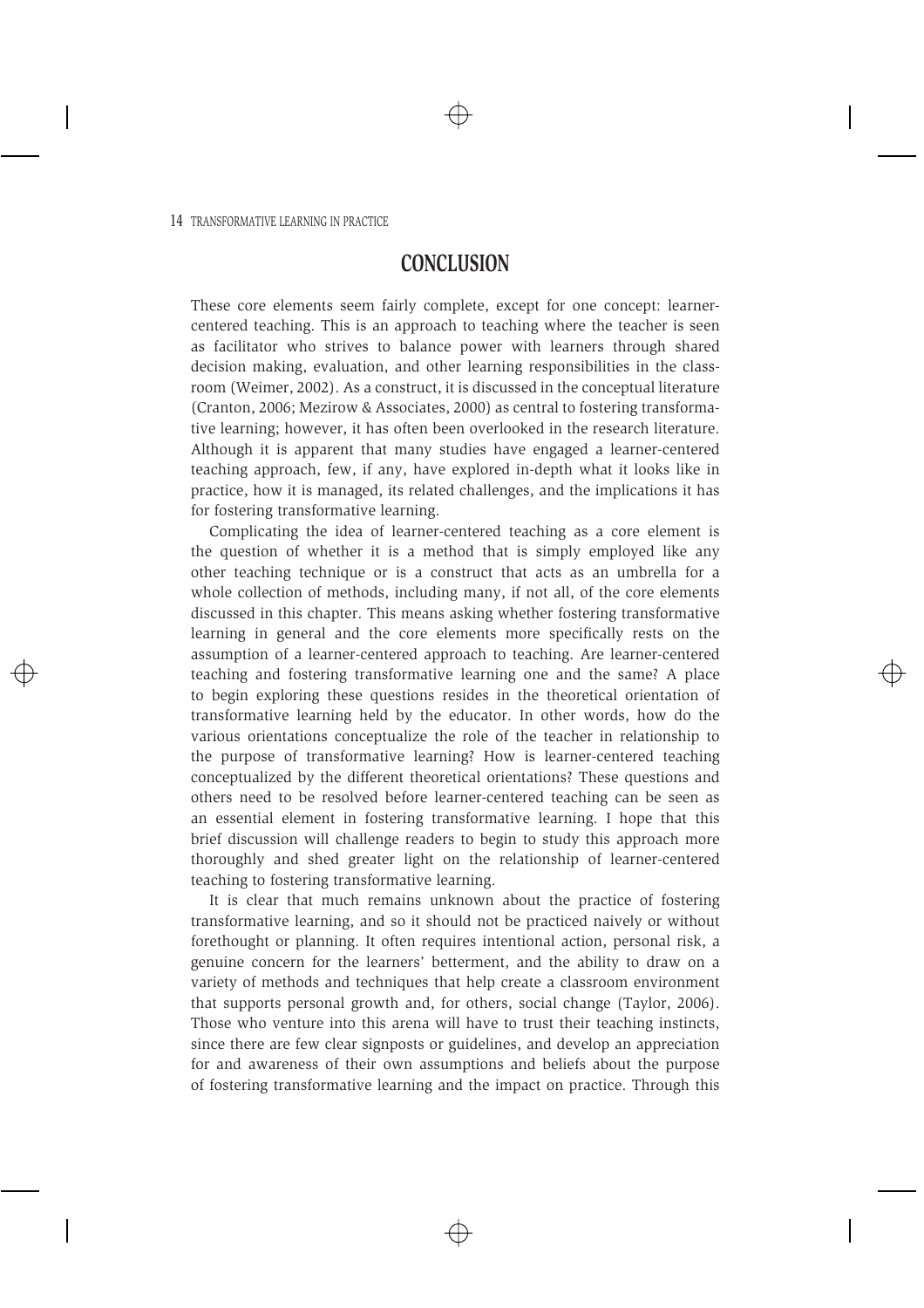awareness and by engaging in a reflective practice, these core elements give meaning to transformative learning.

# **REFERENCES**

- Baumgartner, L. M. (2002). Living and learning with HIV/AIDS: Transformational tales continued. *Adult Education Quarterly*, *53*, 44–70.
- Berger, J. G. (2004). Dancing on the threshold of meaning: Recognizing and understanding the growing edge. *Journal of Transformative Education*, *2*, 336–351.
- Boyer, N. R., Maher, P. A., & Kirkman, S. (2006). Transformative learning in online settings: The use of self-direction, metacognition, and collaborative learning. *Journal of Transformative Education*, *4*, 335–361.
- Brown, K. (2006). Leadership and social justice and equity: Evaluating a transformative framework and andragogy. *Educational Administration Quarterly*, *42*(5), 700–745.
- Burke, A. (2006) Do the write thing. In E. W. Taylor (Ed.), *Teaching for change* (pp. 79–90). New Directions for Adult and Continuing Education, no. 109. San Francisco: Jossey-Bass.
- Carter, T. J. (2002). The importance of talk to midcareer women's development: A collaborative inquiry. *Journal of Business Communication*, *39*, 55–91.
- Chimera, K. D. (2006). The use of reflective journals in the promotion of reflection and learning in post-registration nursing students. *Nurse Education Today*, *27*, 192–202.
- Christopher, S., Dunnagan, T., Duncan, S. F., & Paul, L. (2001). Education for self-support: Evaluating outcomes using transformative learning theory. *Family Relations*, *50*, 134–142.
- Cragg, C. E., Plotnikoff, R. C., Hugo, K., & Casey, A. (2001). Perspective transformation in RN-to-BSN distance education. *Journal of Nursing Education*, *40*(7), 317–322.
- Cranton, P. (2006). *Understanding and promoting transformative learning*. San Francisco: Jossey-Bass.
- Cranton, P., & Carusetta, E. (2004). Perspectives on authenticity in teaching. *Adult Education Quarterly*, *55*, 5–22.
- Davis-Manigualte, J., Yorks, L., & Kasl, E. (2006). Expressive ways of knowing and transformative learning. In E. W. Taylor (Ed.), *Teaching for change* (pp. 27–35). New Directions for Adult and Continuing Education, no. 109. San Francisco: Jossey-Bass.
- Dirkx, J. M. (2006). Engaging emotions in adult learning: A Jungian perspective on emotion and transformative learning. In E. W. Taylor (Ed.), *Teaching for change* (pp. 15–26). New Directions for Adult and Continuing Education, no. 109. San Francisco: Jossey-Bass.
- Eisen, M. J. (2001). Peer-based professional development viewed through the lens of transformative learning. *Holistic Nursing Practice*, *16*, 30–42.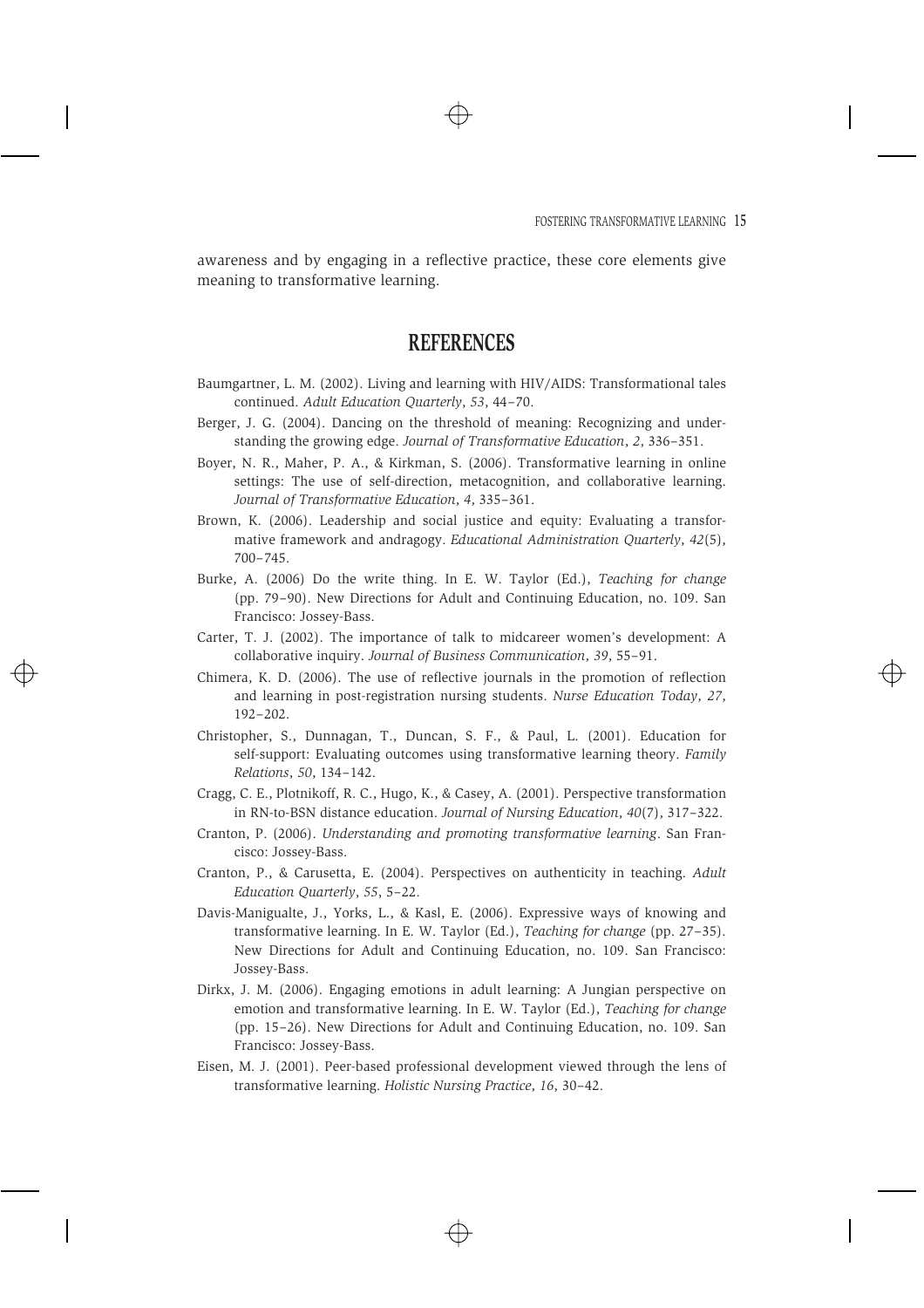- Ettling, D. (2006). Ethical demands of transformative learning. In E. W. Taylor (Ed.), *Teaching for change* (pp. 59–68). New Directions for Adult and Continuing Education, no. 109. San Francisco: Jossey-Bass.
- Hanlin-Rowney, A., Kuntzelman, K., Abad Lara, M. E., Quinn, D., Roffman, K., Nichols, T. T., et al. (2006). Collaborative inquiry as a framework for exploring transformative learning online. *Journal of Transformative Education*, *4*, 320–334.
- Herber, S. (1998). *Perspective transformation of preservice teachers*. Unpublished doctoral dissertation, University of Memphis.
- Jarvis, C. (2003). Desirable reading: The relationship between women students' lives and their reading practices. *Adult Education Quarterly*, *53*(4), 261–276.
- Kaminsky, A. L. (1997). *Individual transformational learning experience as a cross-cultural sojourner: Descriptive models*. Unpublished doctoral dissertation, Fielding Institute.
- Kitchenham, A. (2006). Teachers and technology: A transformative journey. *Journal of Transformative Education*, *4*, 202–225.
- Kreber, C. (2004). An analysis of two models of reflection and their implications for educational development. *International Journal for Academic Development*, *9*, 29–49.
- Kritskaya, O. V., & Dirkx, J. M. (1999). Symbolic representations as mediators for meaning construction: An exploration of transformative pedagogy within a professional development context. In A. Austin, G. E. Hynes, & R. T. Miller (Eds.), *Proceedings of the Eighteenth Annual Midwest Research-to-Practice Conference in Adult, Continuing and Community Education* (pp. 184–190). St. Louis: University of Missouri.
- Lange, E. (2004). Transformative and restorative learning: A vital dialectic for sustainable societies. *Adult Education Quarterly*, *54*, 121–139.
- Liimatainen, L., Poskiparta, M., Karhila, P., & Sjögren, A. (2001). The development of reflective learning in the context of health counseling and health promotion during nurse education. *Journal of Advanced Nursing*, *34*(5), 648–658.
- Lyon, C. R. (2001). Hear our stories: Relationships and transformations of women educators who worked overseas. *Studies in the Education of Adults*, *33*, 118–126.
- MacLeod, R. D., Parkin, C., Pullon, S., & Robertson, G. (2003). Early clinical exposure to people who are dying: Learning to care at the end of life. *Medical Education*, *37*, 51–58.
- Merriam, S. B. (2004). The role of cognitive development in Mezirow's transformational learning theory. *Adult Education Quarterly*, *55*, 60–68.
- Mezirow, J. (1991). *Transformative dimensions of adult learning*. San Francisco: Jossey-Bass.
- Mezirow, J. (1995). Transformation theory of adult learning. In M. R. Welton (Ed.), *In defense of the lifeworld* (pp. 39–70). New York: SUNY Press.
- Mezirow, J., & Associates. (2000). *Learning as transformation*. San Francisco: Jossey-Bass.
- Parrott, W. G., & Schulkin, J. (1993). Neuropsychology and cognitive nature of the emotions. *Cognition and Emotions*, *7*, 43–59.